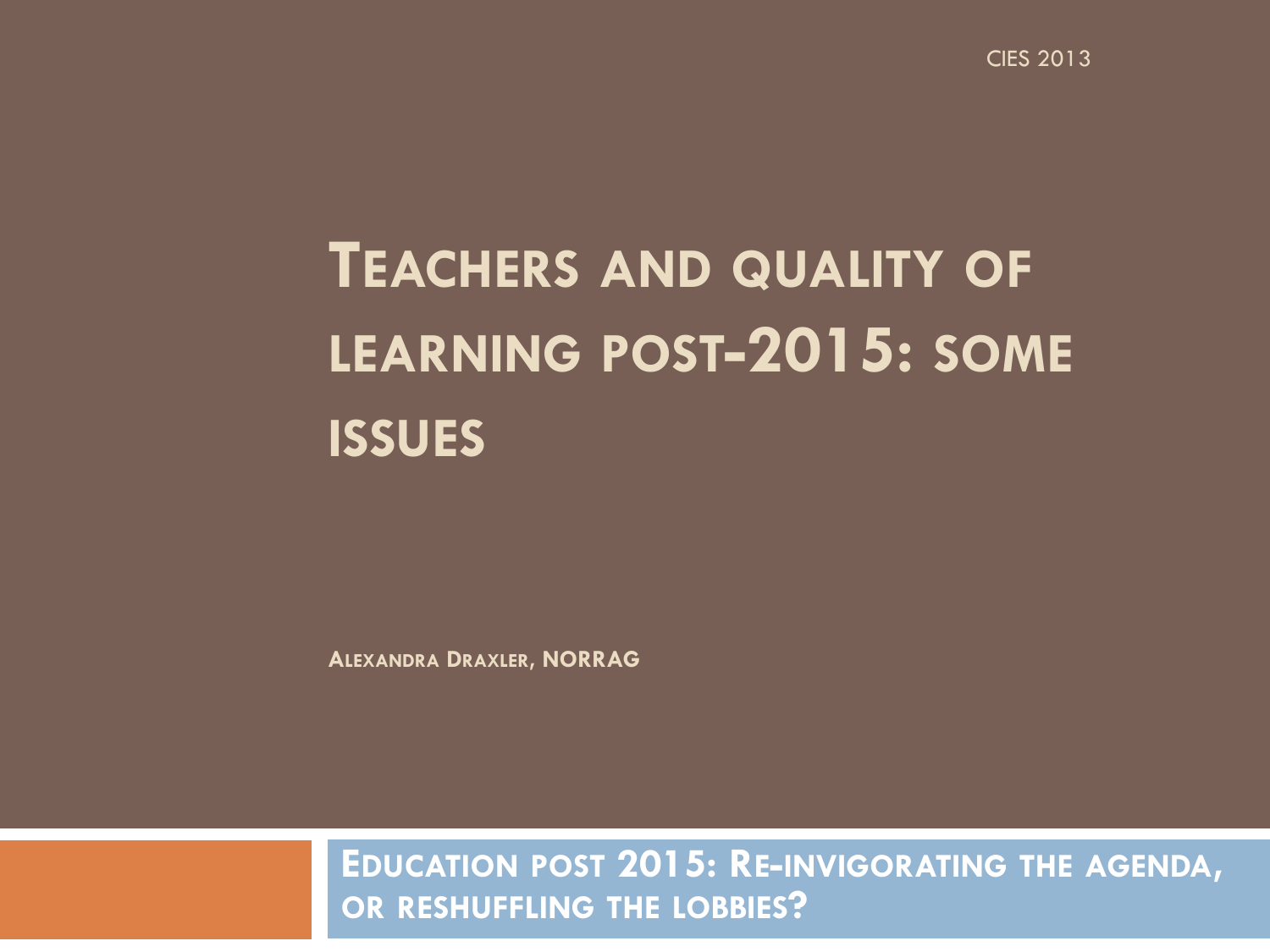# Context: what goals post-2015?

- □ Growth may be central with inequality getting honorable mention
- □ Probable reduced attention to education--if not in goals, in funding
- $\Box$  Education goal or goals may have relatively narrow focus
- □ Measurement will be a key element of all goals
- $\Box$  New push for early childhood; where are the advocates for higher education in the poorest countries?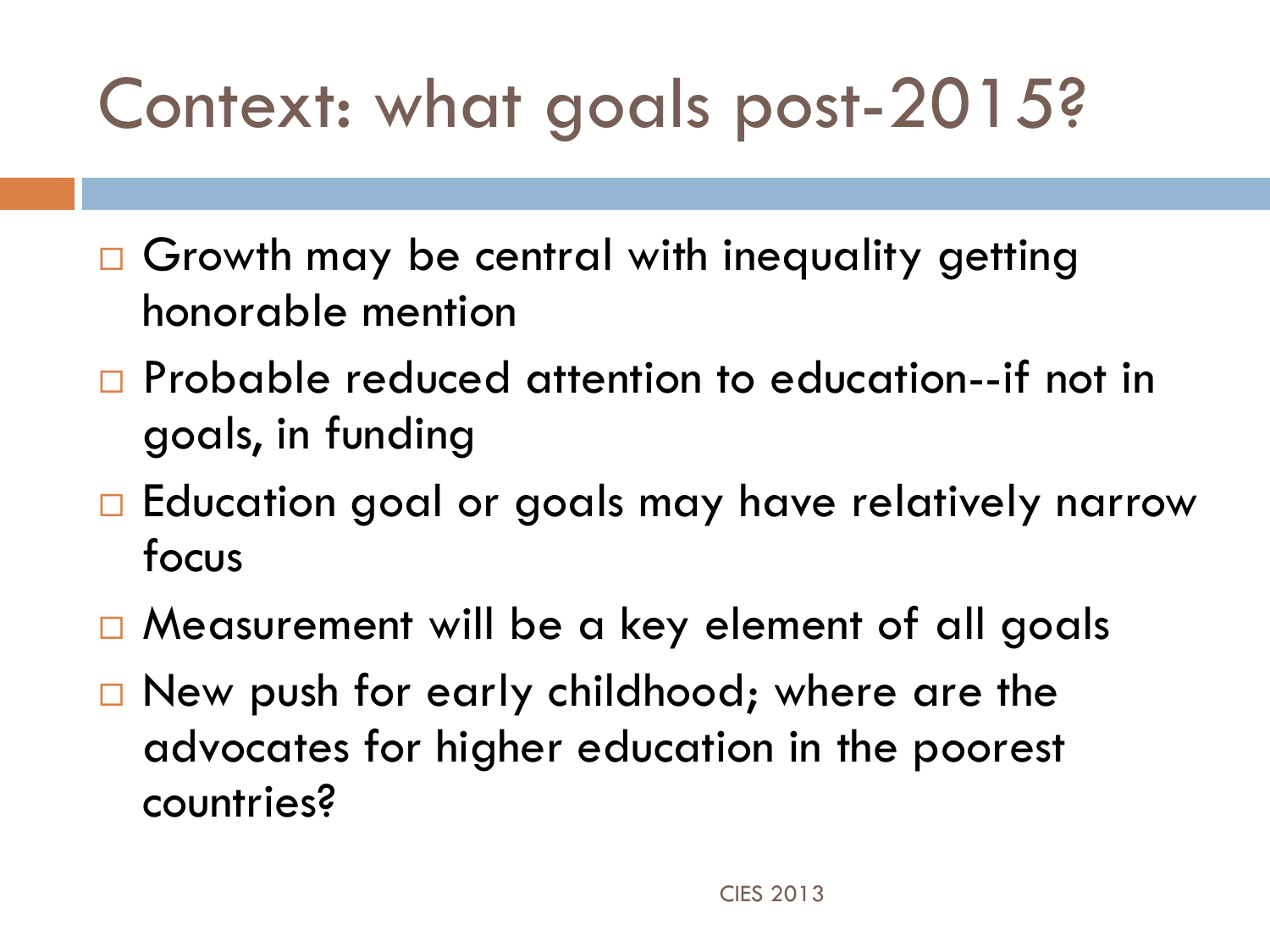#### Evolution of the education industry discourse

- Inequality has become a major factor and concern (GMR inequality data base)
- □ Still, principal named agent of success or failure is the individual: high-stakes testing, teacher responsibility, parent involvement, etc.
- $\Box$  Reform agenda often includes disengagement of the state
- $\Box$  "Innovative" delivery by which is generally meant more technology, public-private "partnerships", more emphasis on individual "choice"
- $\Box$  Focus on product at the expense of process
- $\Box$  Teacher as an input, rather than part of a process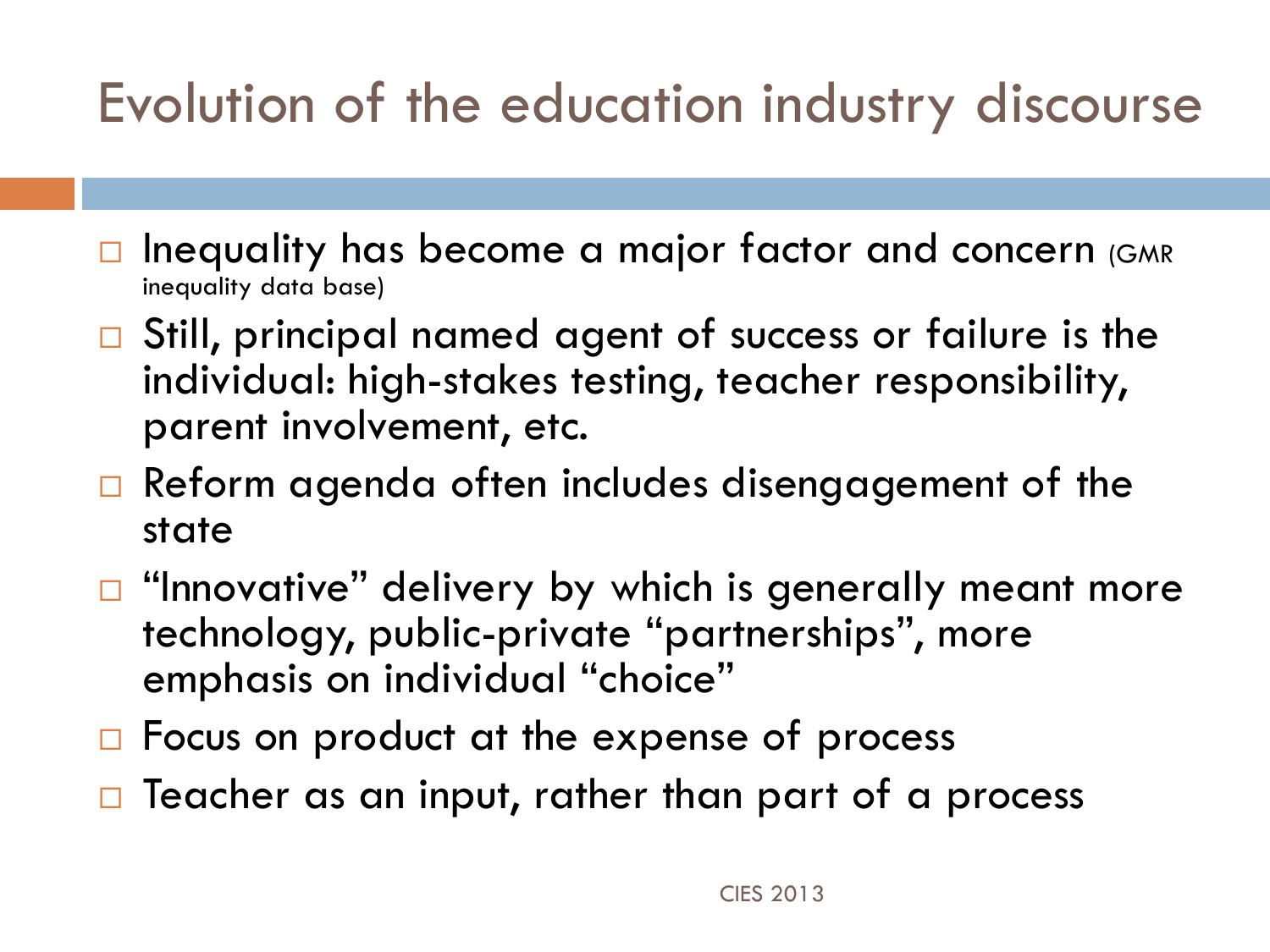## What can be counted?

- □ Narrow competencies
- □ Cognitive learning
- $\Box$  Individual achievement
- □ Averages
- □ Inputs
- □ Product
- □ Donor financing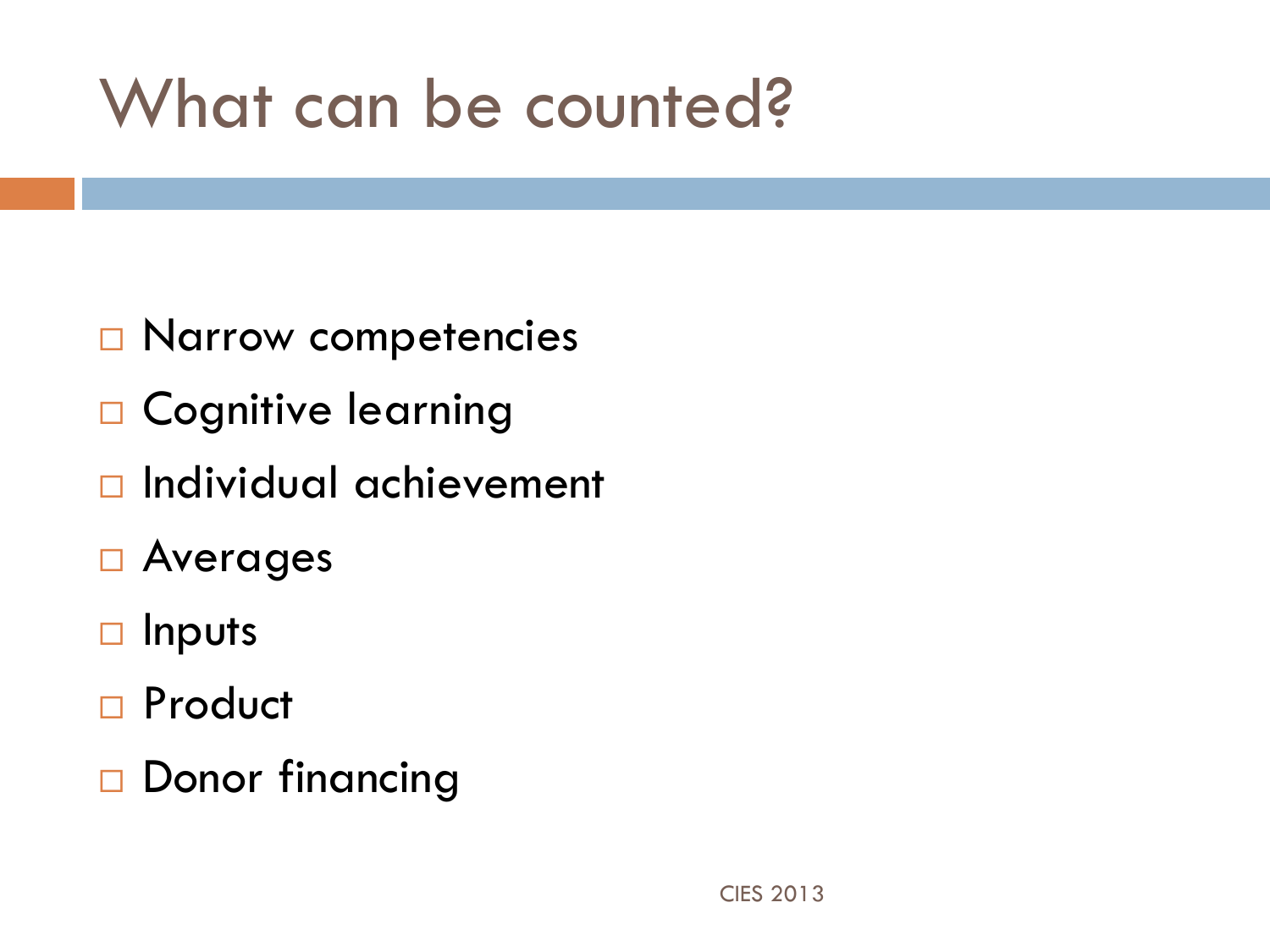

CIES 2013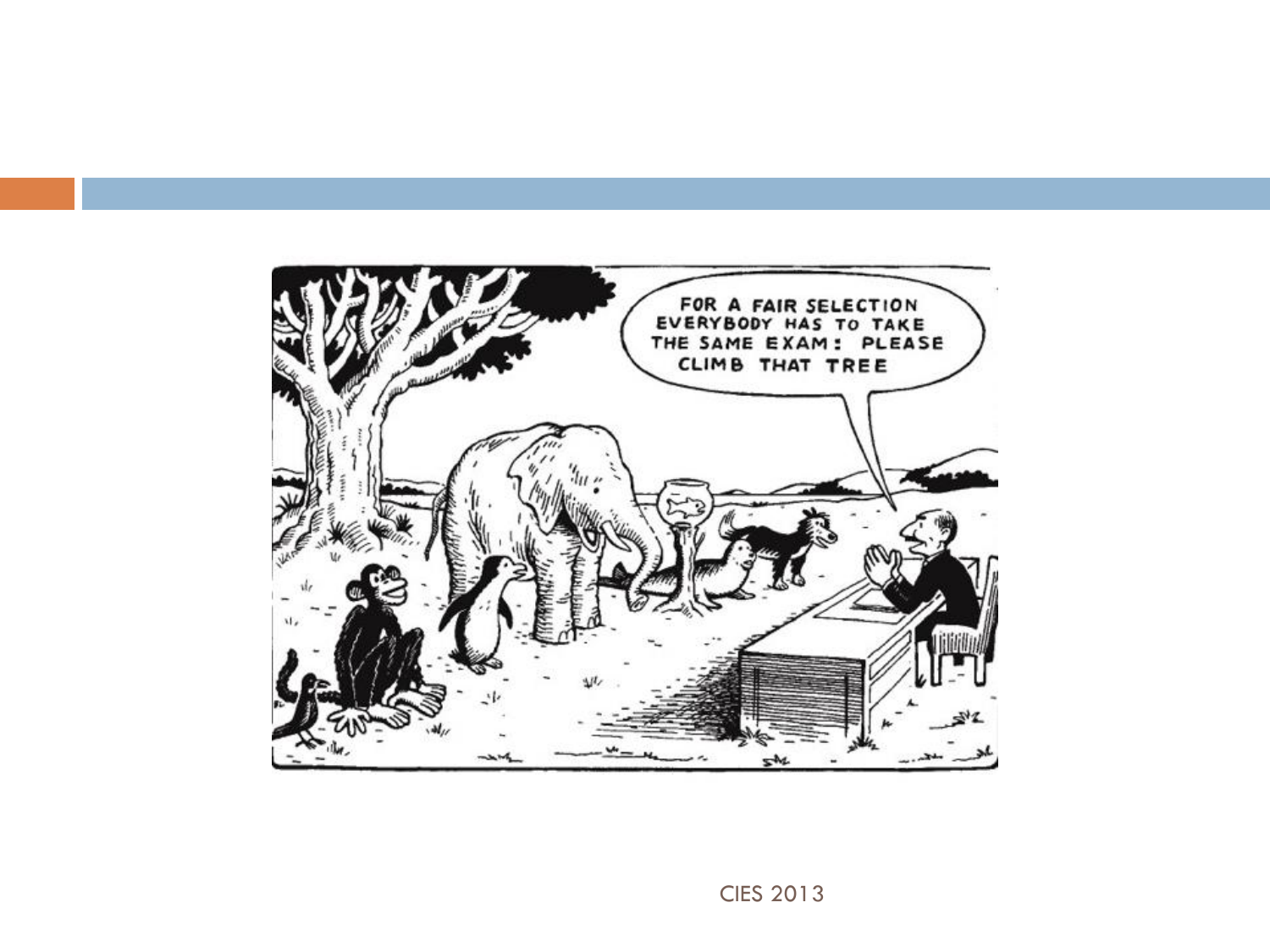## What counts?

- $\Box$  Skills for life
- □ Beyond cognitive learning
- $\Box$  Inclusiveness, cohesion and whole institutions
- □ Spread and inequality
- $\Box$  Results over time
- $\Box$  The process of learning and teaching
- □ Reaching the hardest to reach
- Donor effectiveness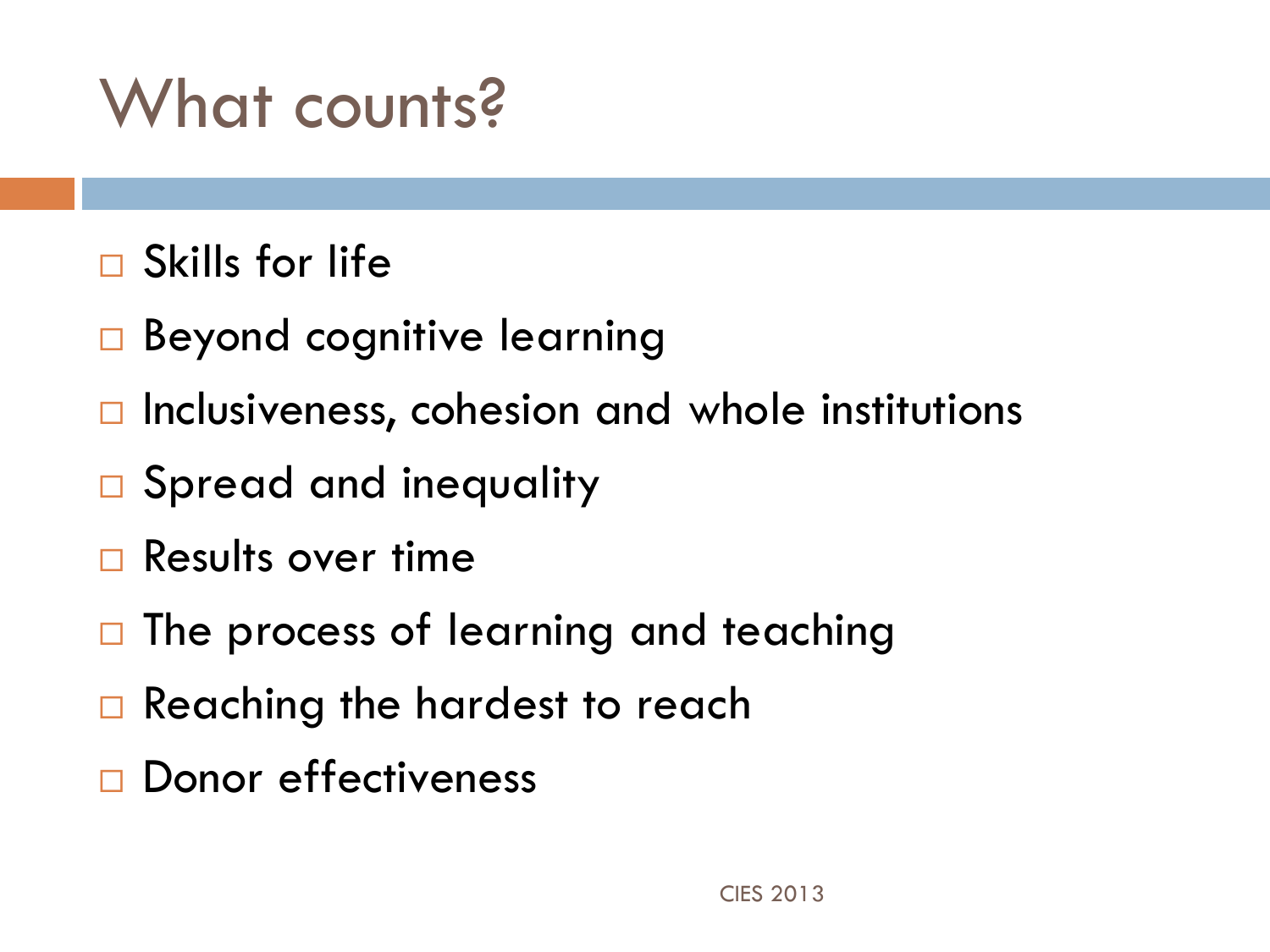What do donors do specifically for teachers?

- □ Short courses
- $\Box$  Teachers considered inputs
- $\square$  Little attention to motivation
- Consultation with actors and users takes a back seat
- □ Policy language favours disadvantaged groups, too little monitoring on how this plays out *in situ*
- □ Little support for research, monitoring and evaluation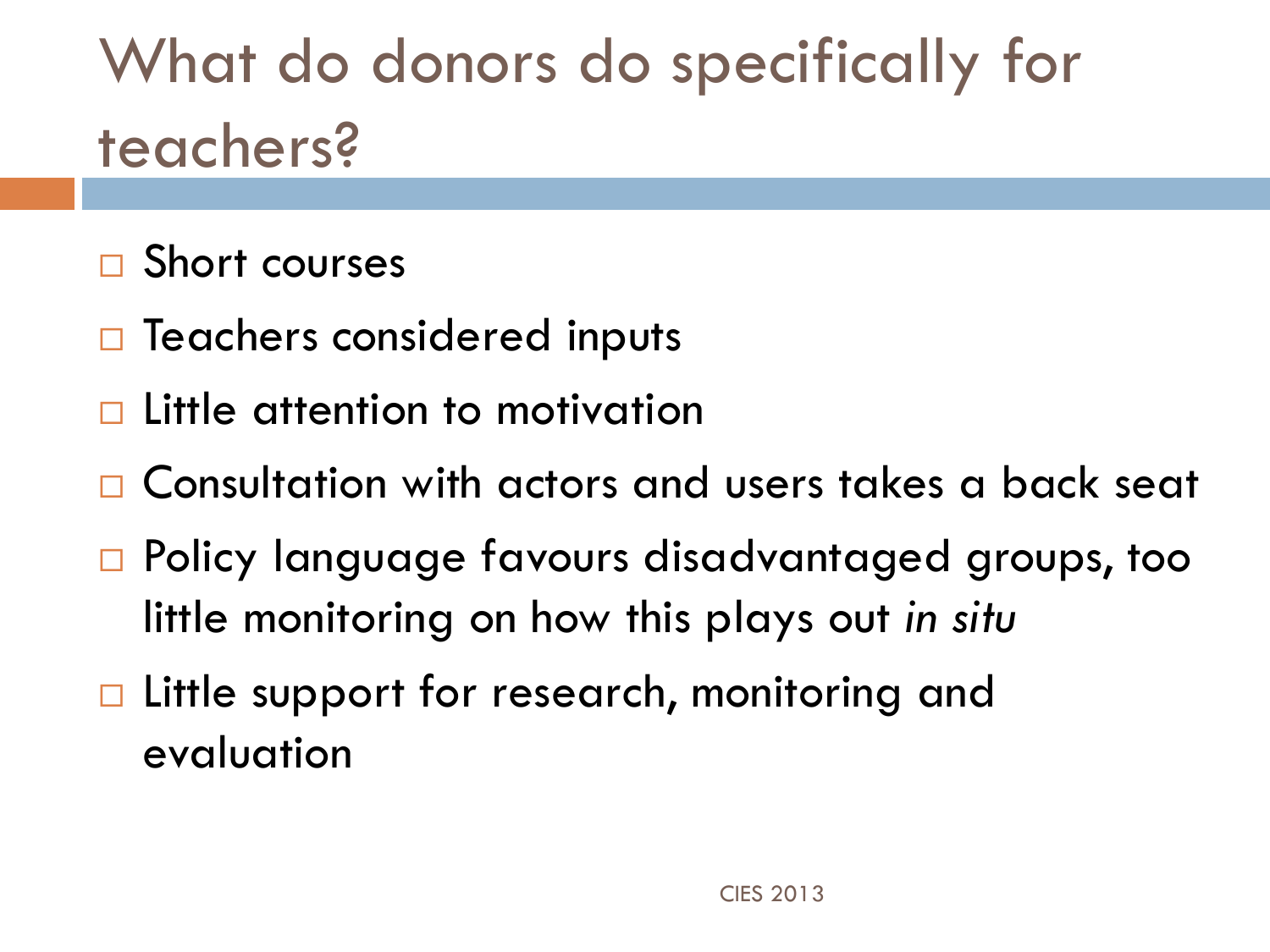## Quality and reform: Teacher assessment vs teacher voice

- $\Box$  Individual results are the measuring rod
- □ Formal qualifications take on importance but mainly as a tool for hiring and salary level
- □ School conditions are not factored in strongly enough
- $\Box$  Reform agenda more punitive than supportive
- □ Continuous accountability through testing narrows the range of teacher behaviours and involvement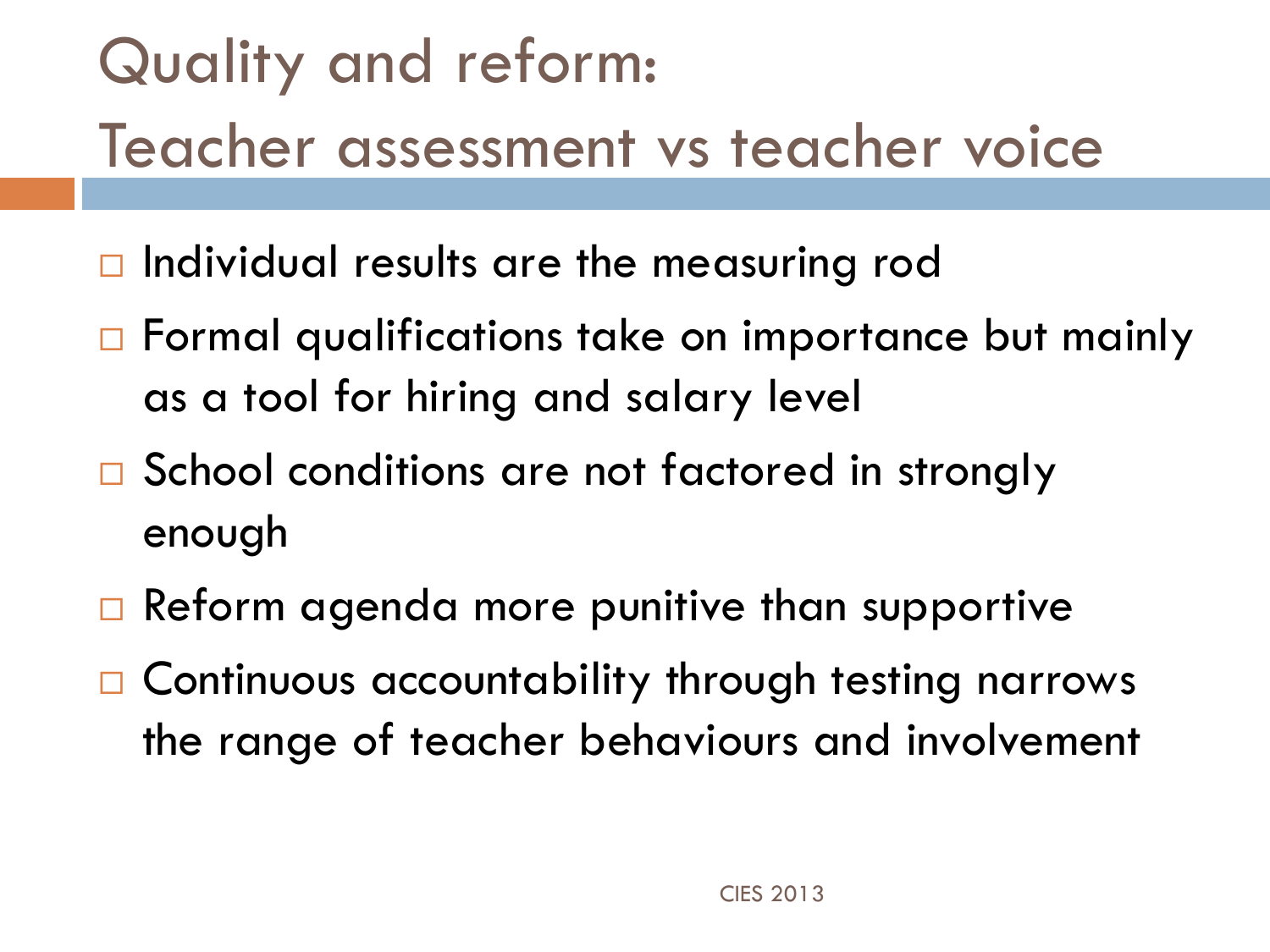#### Do teachers affect learning outcomes?

- $\Box$  The most important factor in learning outcomes is background, or what the child brings to school.
- $\Box$  The entire justification for the education system is that it can complement, complete and compensate for spontaneous learning and for differences in advantage.
- After family background and peer group, the teacher is the most important factor in student learning.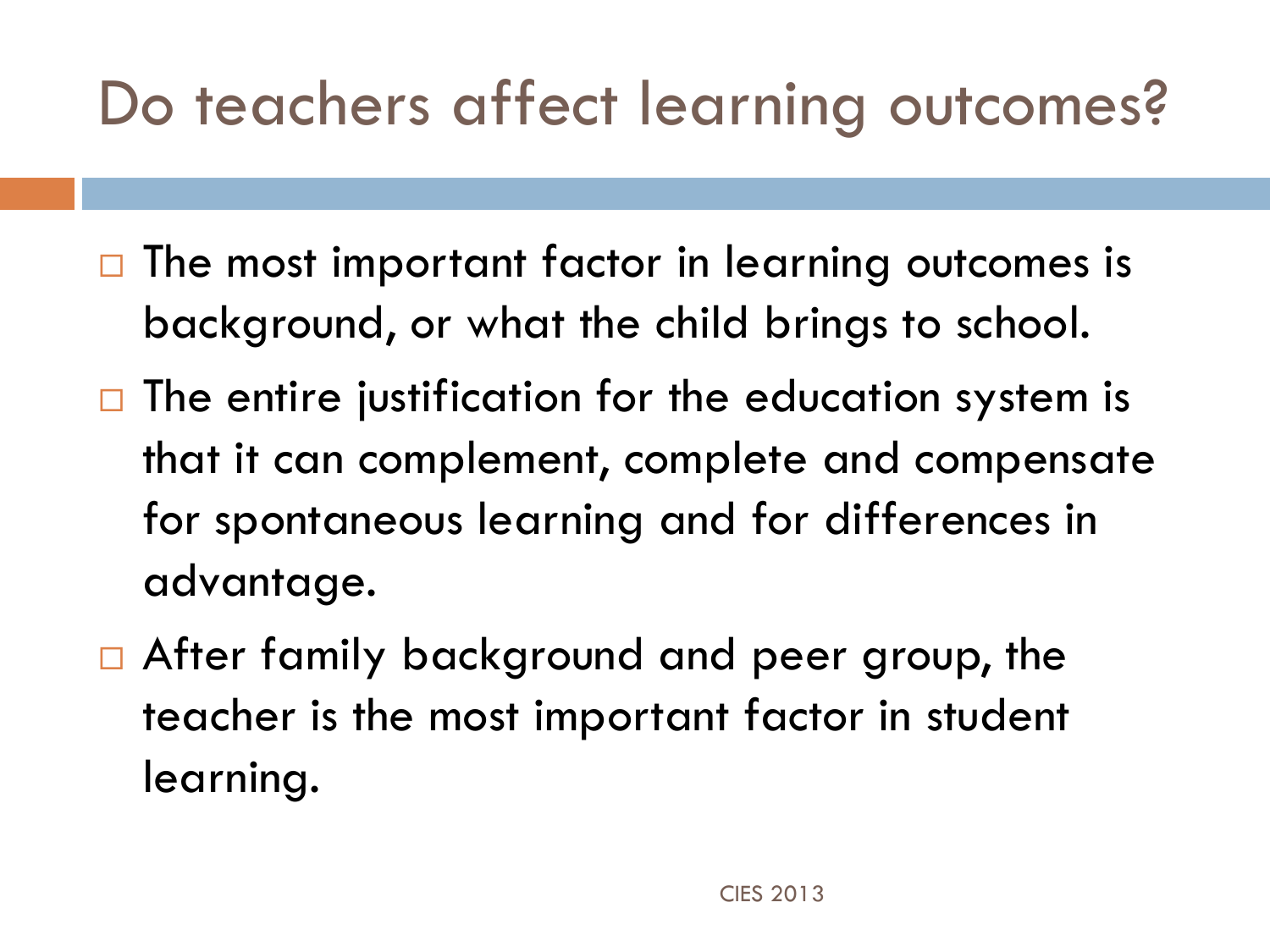#### What makes a good teaching corps?

- □ Adequate training, pre- or in-service
- Autonomy
- □ Respect
- □ Motivation
- □ Positive accountability
- $\Box$  Incentives for professional development and teaching in remote or poorly resourced institutions
- □ Enabling environment
- Resources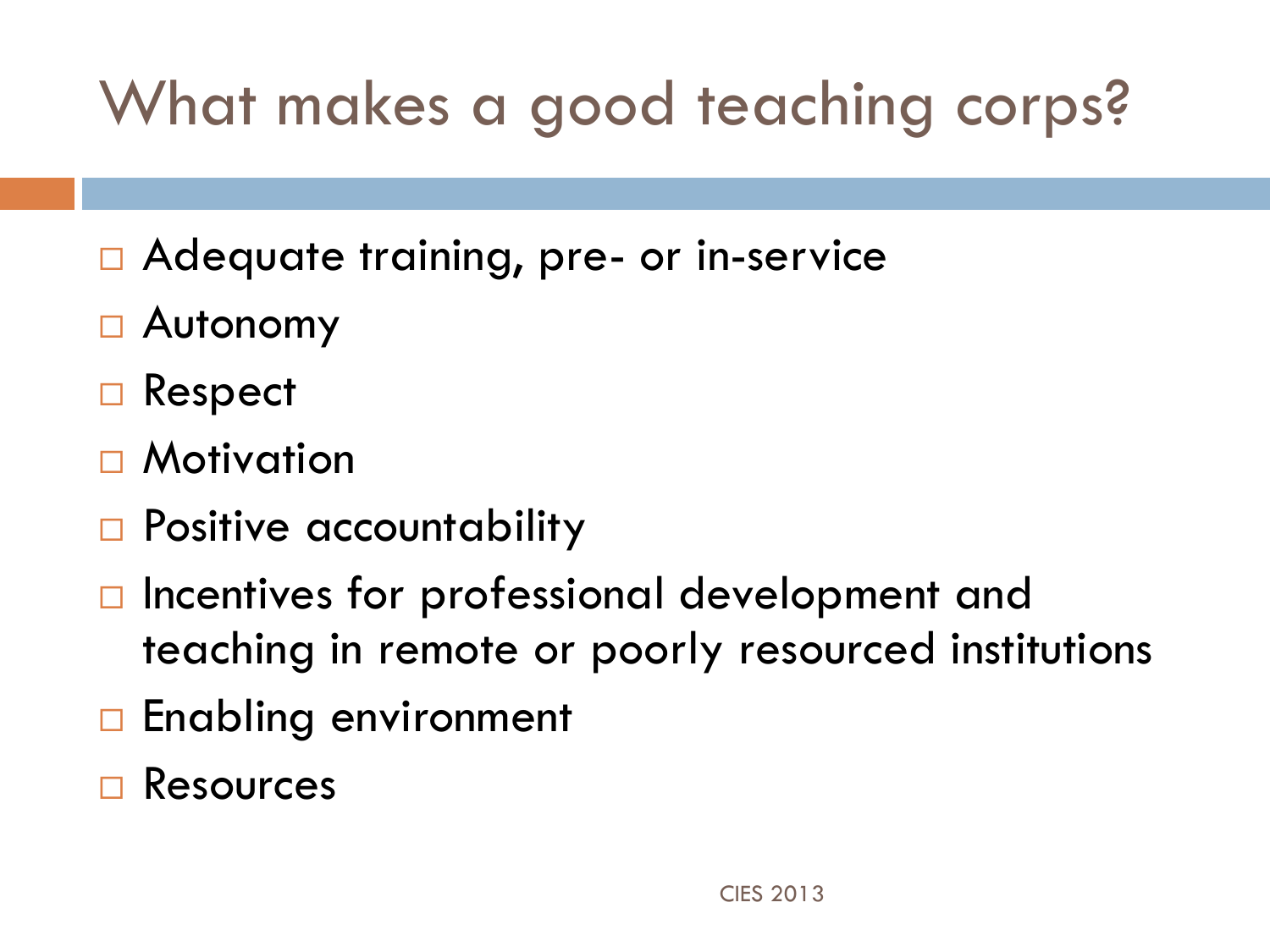

- □ Burnett, N. and C. Felsman (2012). Post-2015 Education [MDGs. London, Results for Development Institute and](http://www.odi.org.uk/sites/odi.org.uk/files/odi-assets/publications-opinion-files/7776.pdf)  [Overseas Development Institute.](http://www.odi.org.uk/sites/odi.org.uk/files/odi-assets/publications-opinion-files/7776.pdf)
- □ Crain Soudien, "Quality's" Horizons in Steven J. Klees, Joel Samoff, Nelly P. Stromquist (Ed.) (2012) *The world bank and education: Critiques and alternatives, (Rotterdam, Sense Publishers).*
- **[Equity in education post-2015: how do we get](http://efareport.wordpress.com/2013/02/20/equity-in-education-post-2015-how-do-we-get-there/) [there?](http://efareport.wordpress.com/2013/02/20/equity-in-education-post-2015-how-do-we-get-there/)**
- **[Young lives: An international study on childhood](http://www.younglives.org.uk/)  [poverty](http://www.younglives.org.uk/)**